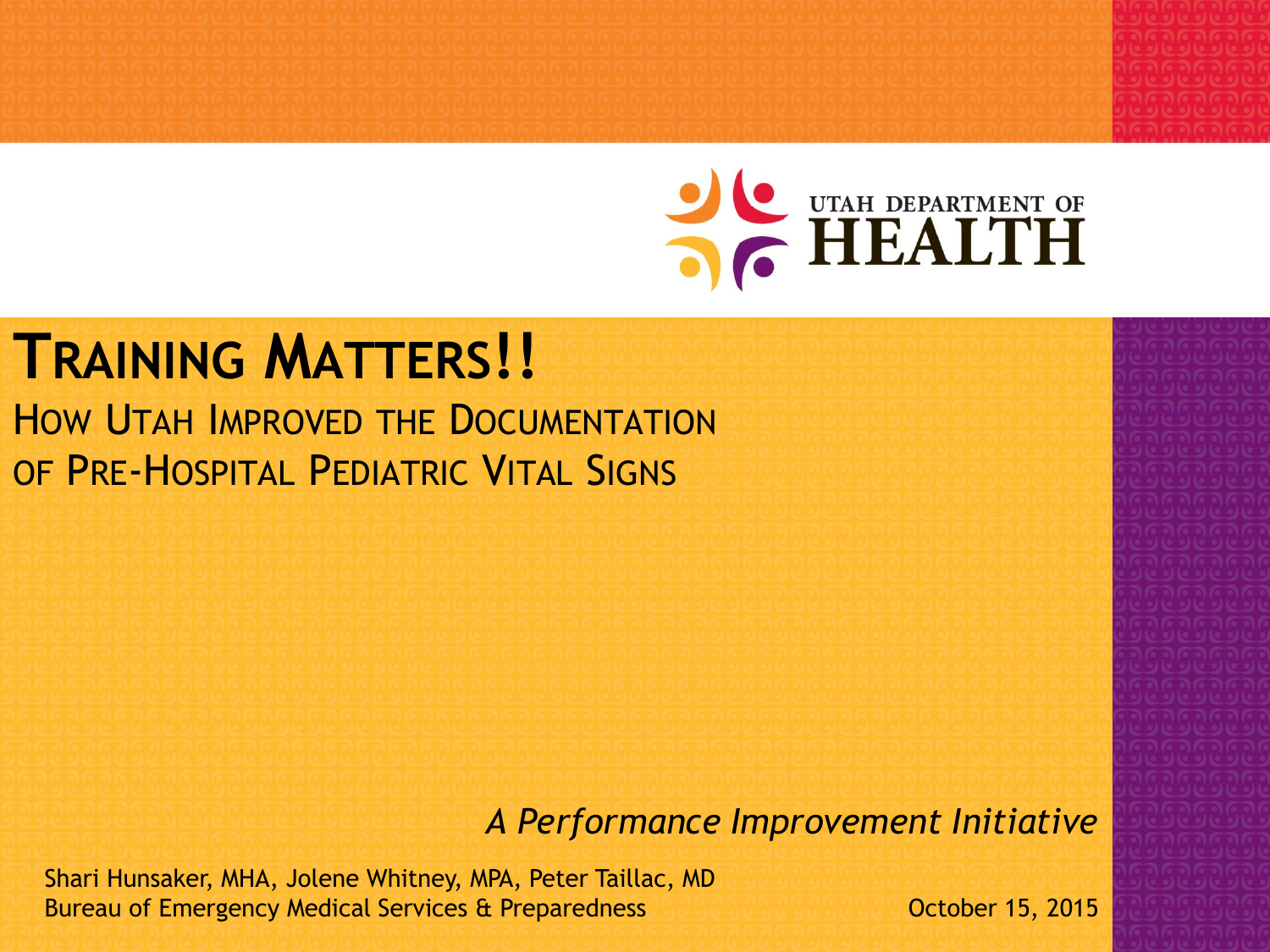# **INTRODUCTION**



- $\triangleright$  Pediatric patients represent 10% of EMS transports nationally and 12% in Utah.
- $\triangleright$  Previous studies show inconsistencies in obtaining vital signs for this population in a pre-hospital setting.
- The 2009 *Utah Preventable Mortality Study* also noted deficiencies of documentation in the prehospital phase of care as an opportunity for improvement.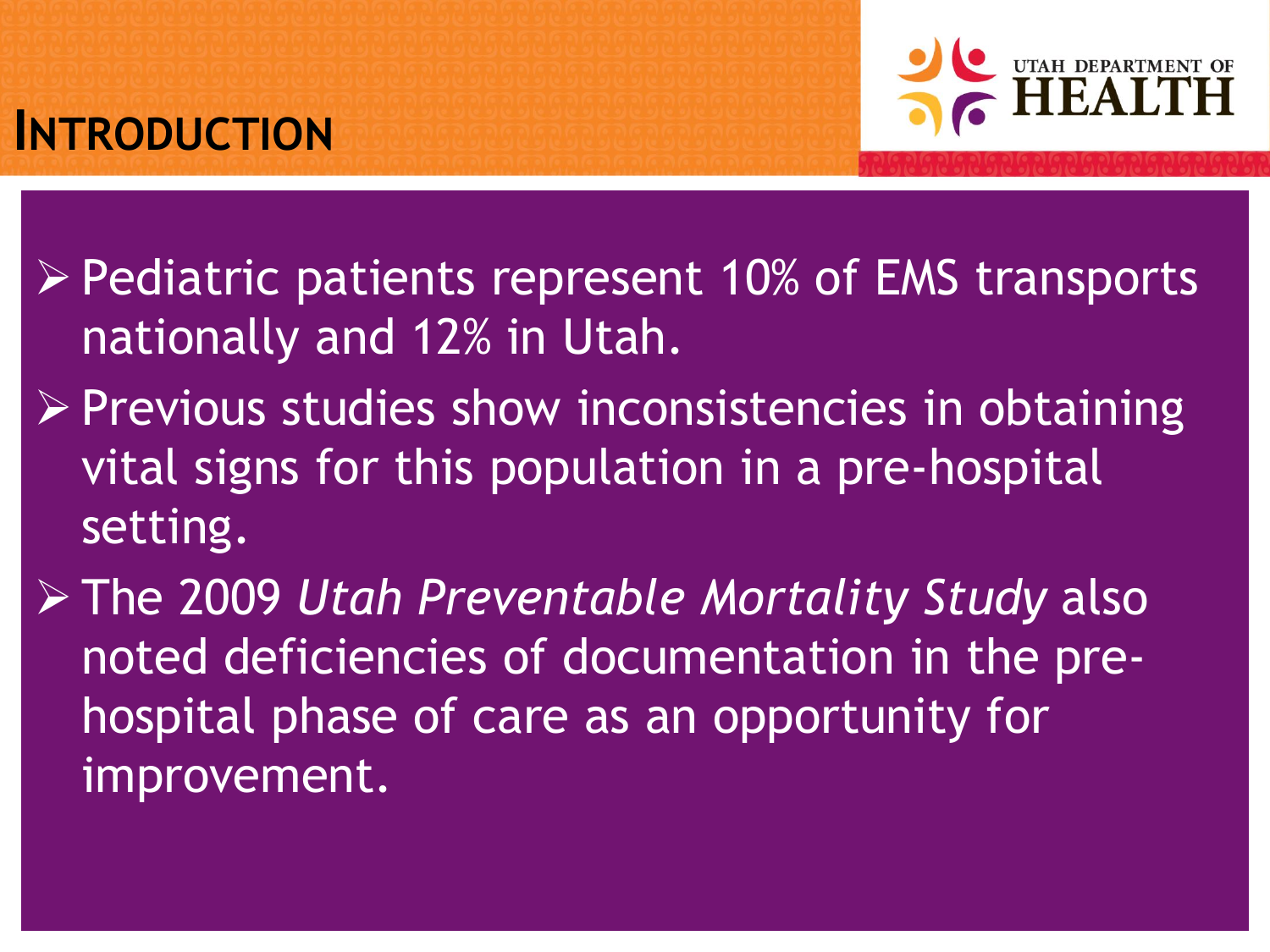



#### Assess whether educational interventions could improve the percentage of pediatric transport patients with a full set of vital signs documented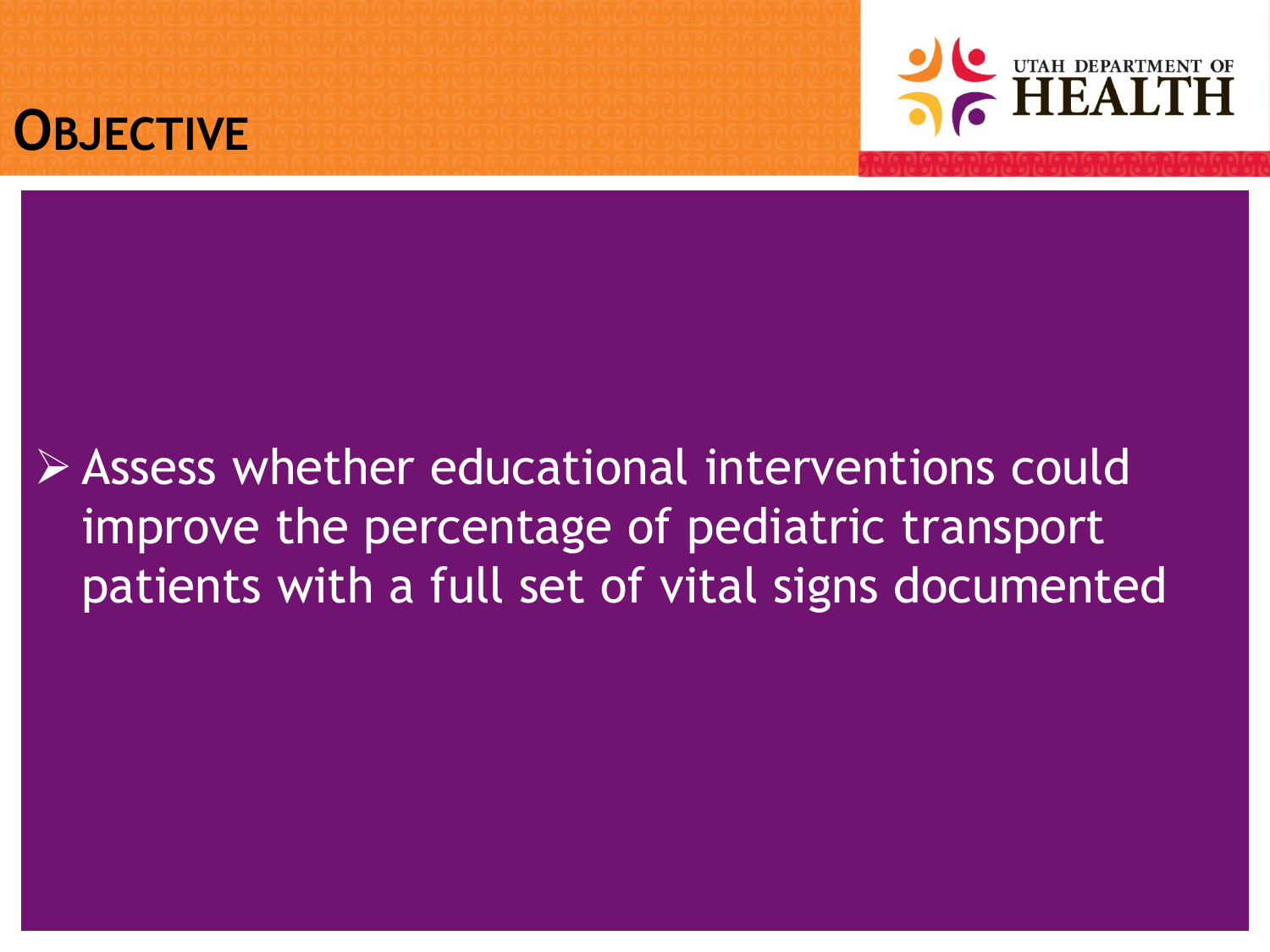



- Retrospective analysis of pre-hospital data for pediatric patients between 2007 and 2010  $\triangleright$  n = 54,780
	- # of pediatric patients with at least one set of vital signs captured # of pediatric patient care reports
- Education Interventions
	- $\triangleright$  Instruction delivered to EMS medical directors
	- $\triangleright$  Instruction delivered to EMSC coordinators
	- $\triangleright$  Instruction delivered to EMS service providers
- $\triangleright$  Creation of Pediatric Vital Sign report in POLARIS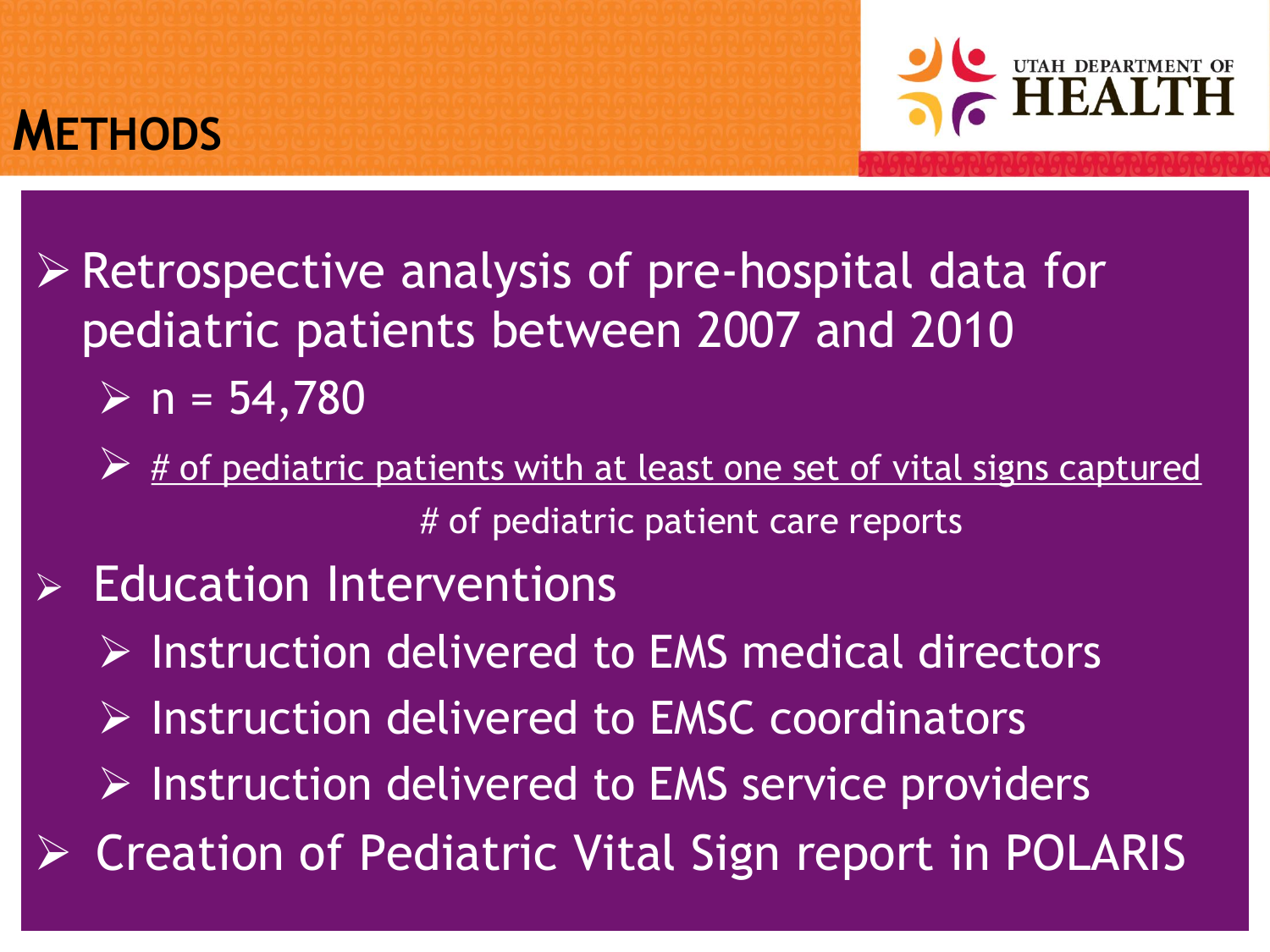

## Loop Closure

**METHODS**

- Analysis of pre-hospital data for pediatric patients between 2011 and 2014
	- $\triangleright$  n = 75,737
	- $\triangleright$  # of pediatric patients with at least one set of vital signs captured # of pediatric patient care reports
- Publication of results
	- Multiple venues (EMS Committee, TSAC, EMSC, etc.)
	- $\triangleright$  Re-distribution of instuctions to EMS service providers for running POLARIS report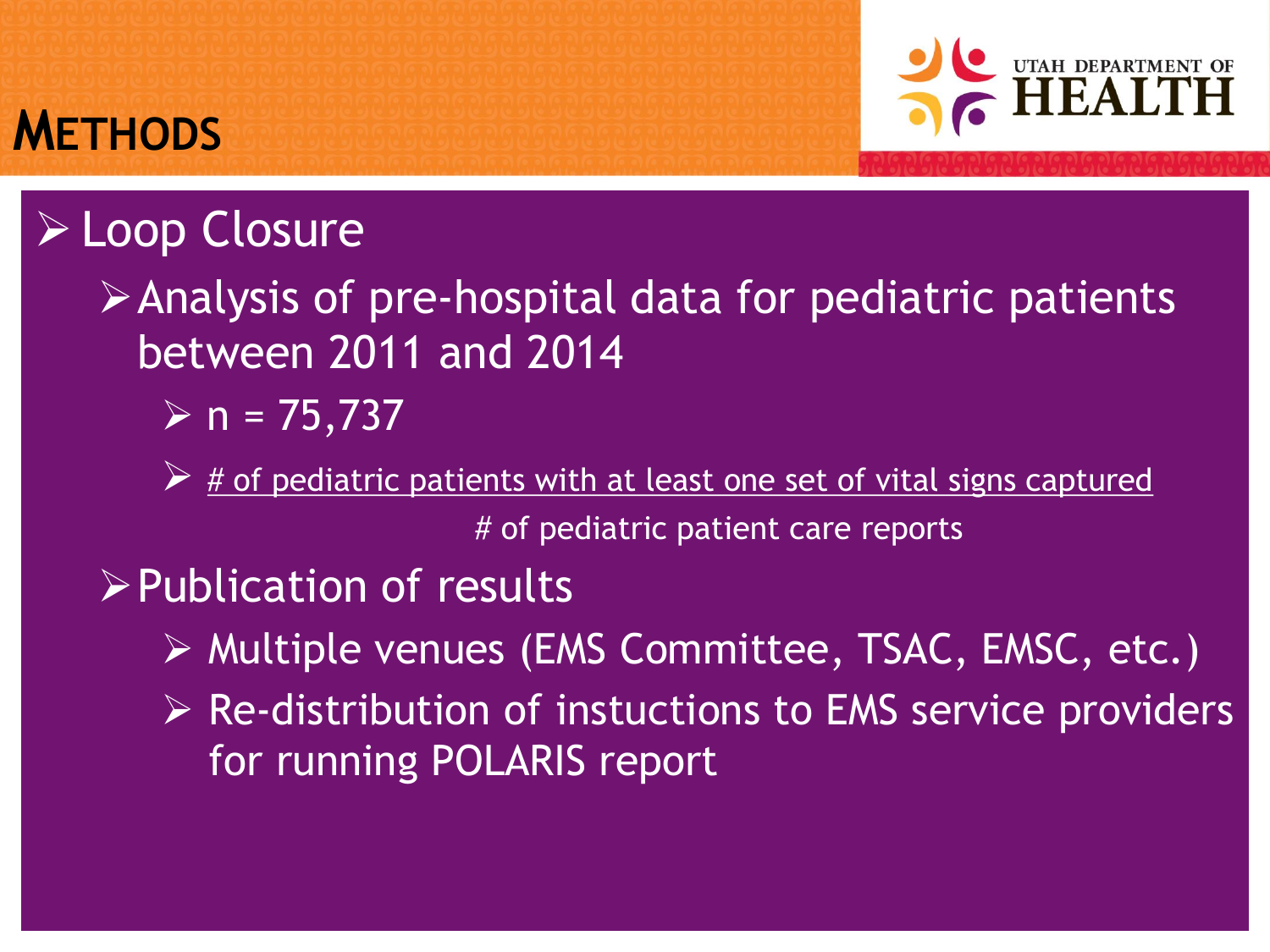

#### $\triangleright$  Documentation of the four critical vital signs increased by double digits in all four categories.

**RESULTS**

- $\triangleright$  Measurement of SpO<sub>2</sub> increased most consistently across all age groups over time
- $\triangleright$  Providers obtained RR and HR near 90% of the time across all age groups after the educational training
- $\triangleright$  BP remains the most inconsistently obtained vital sign, especially in younger pediatric patients, with children <3 years of age having a documented BP in <50% of transports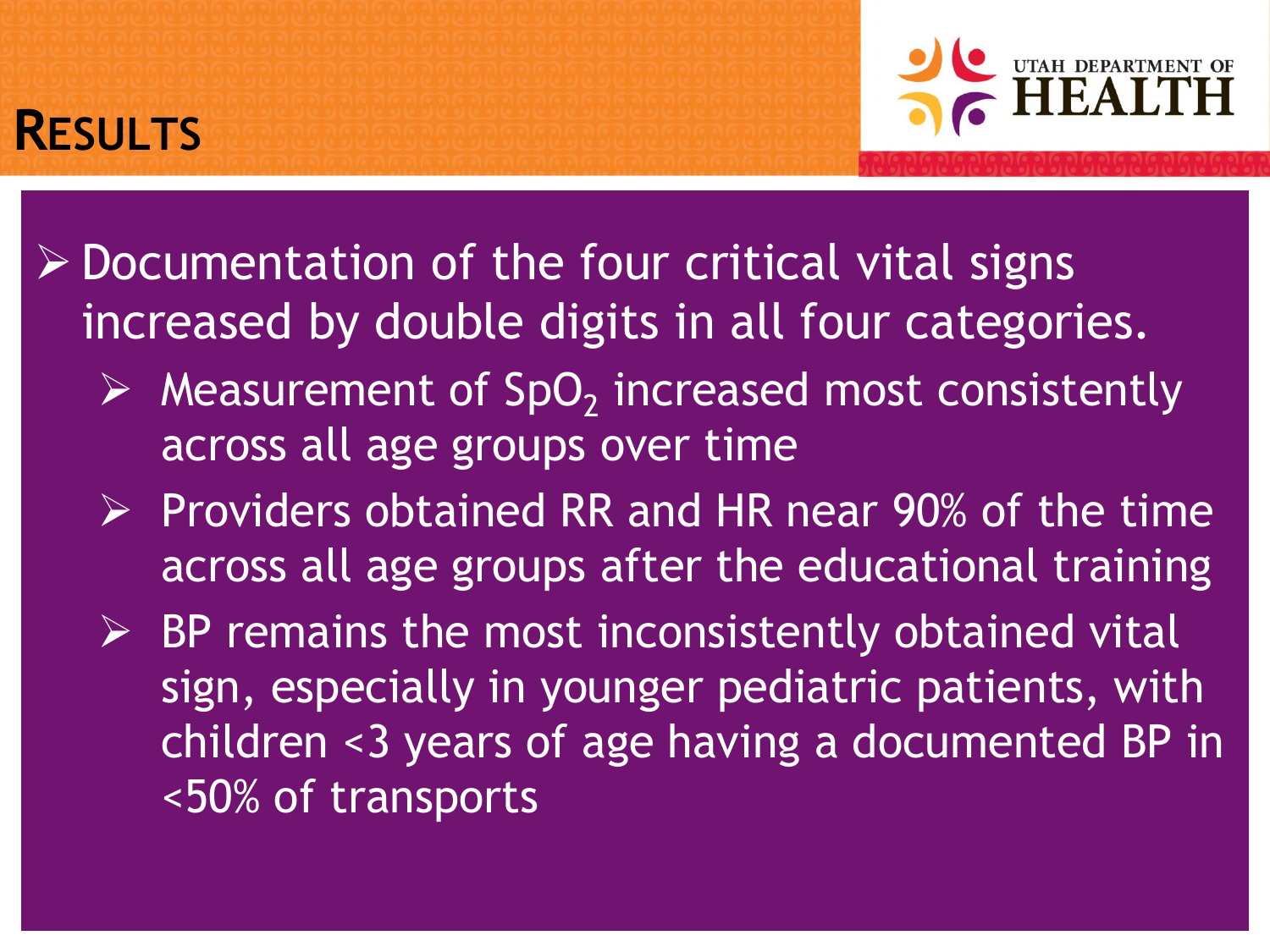### **RESULTS – SBP**



#### **SYSTOLIC BLOOD PRESSURE**

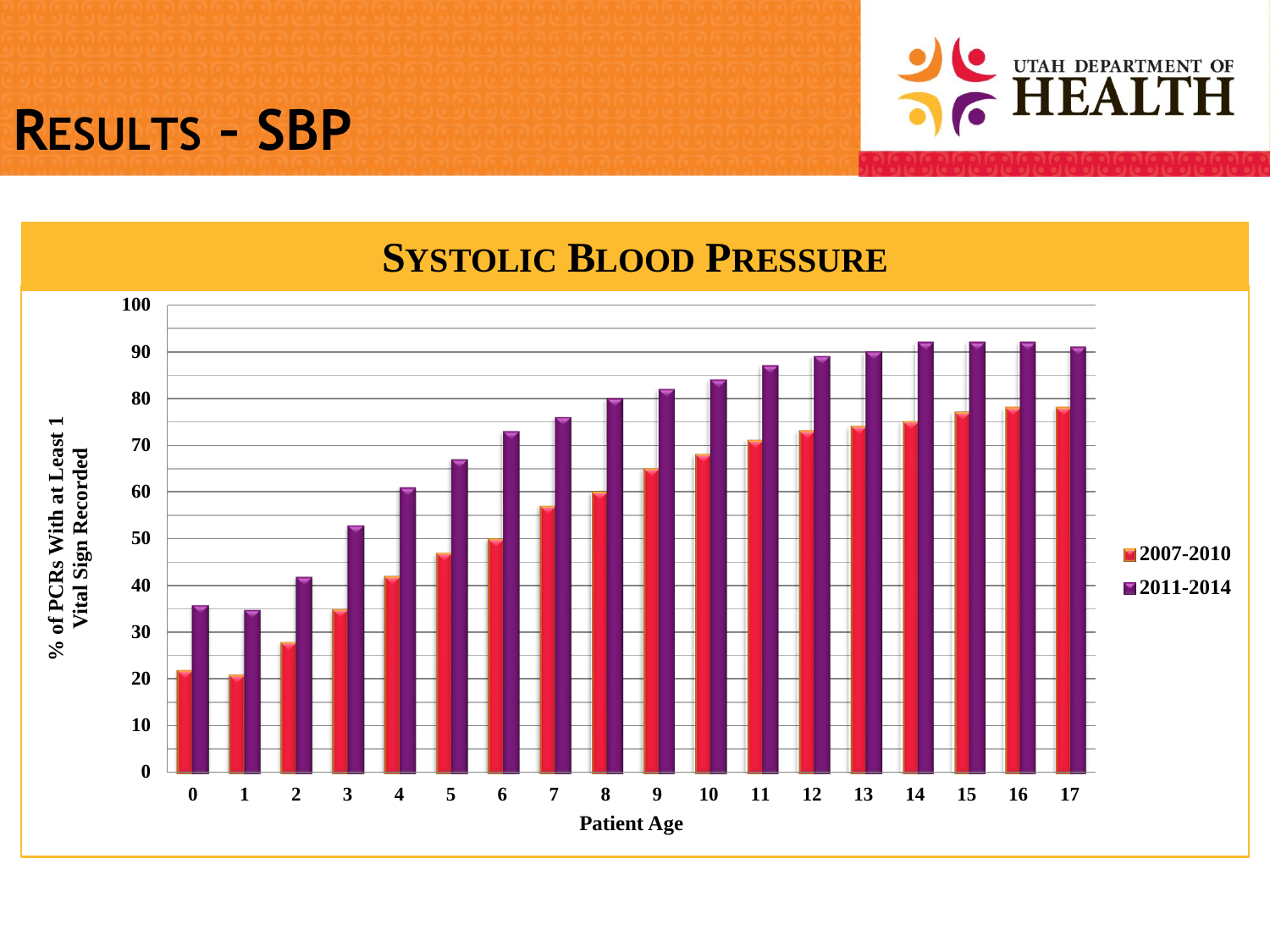## **RESULTS – HR**



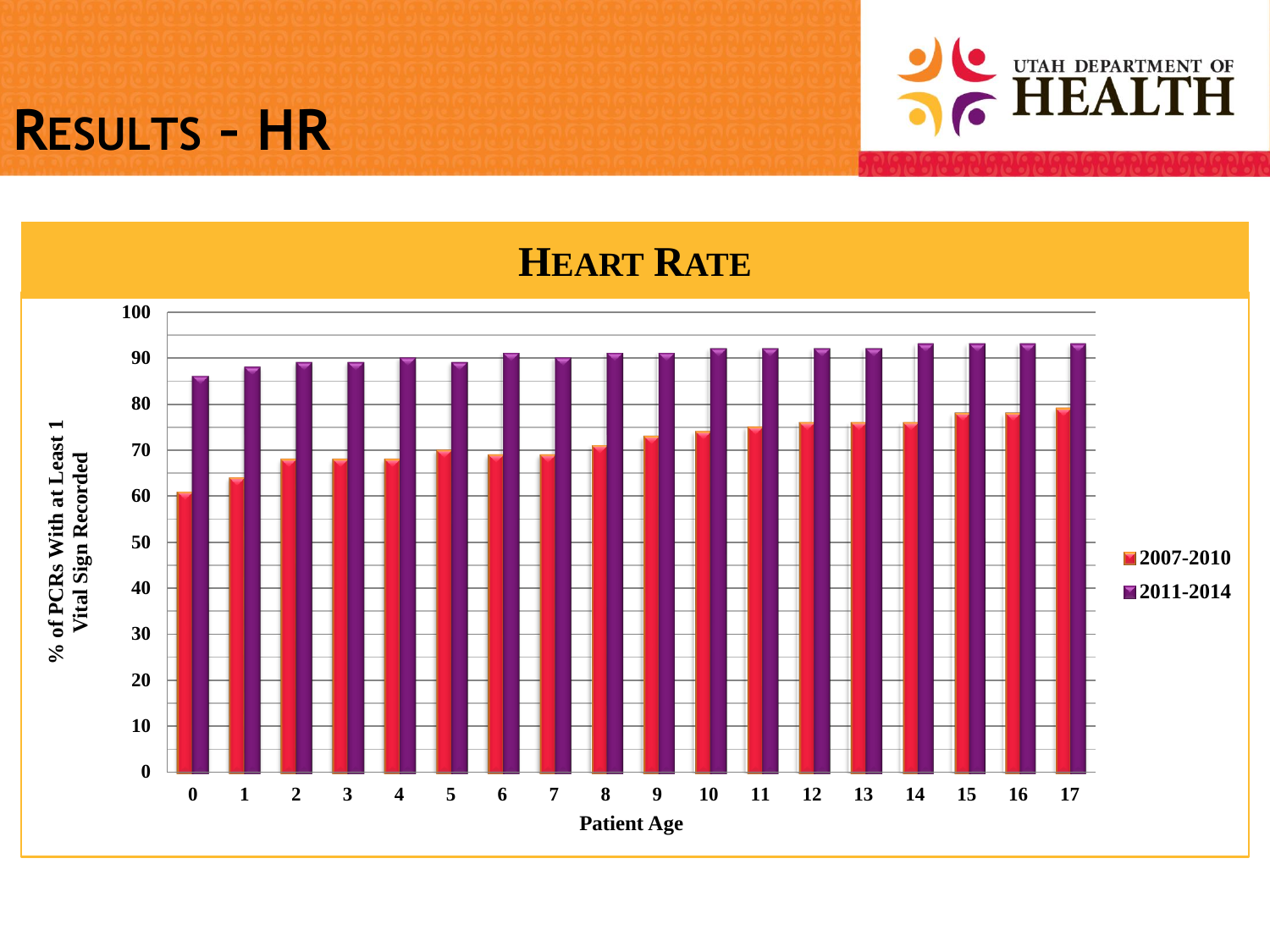# **RESULTS – SPO<sup>2</sup>**



#### **PULSE OXIMETRY**

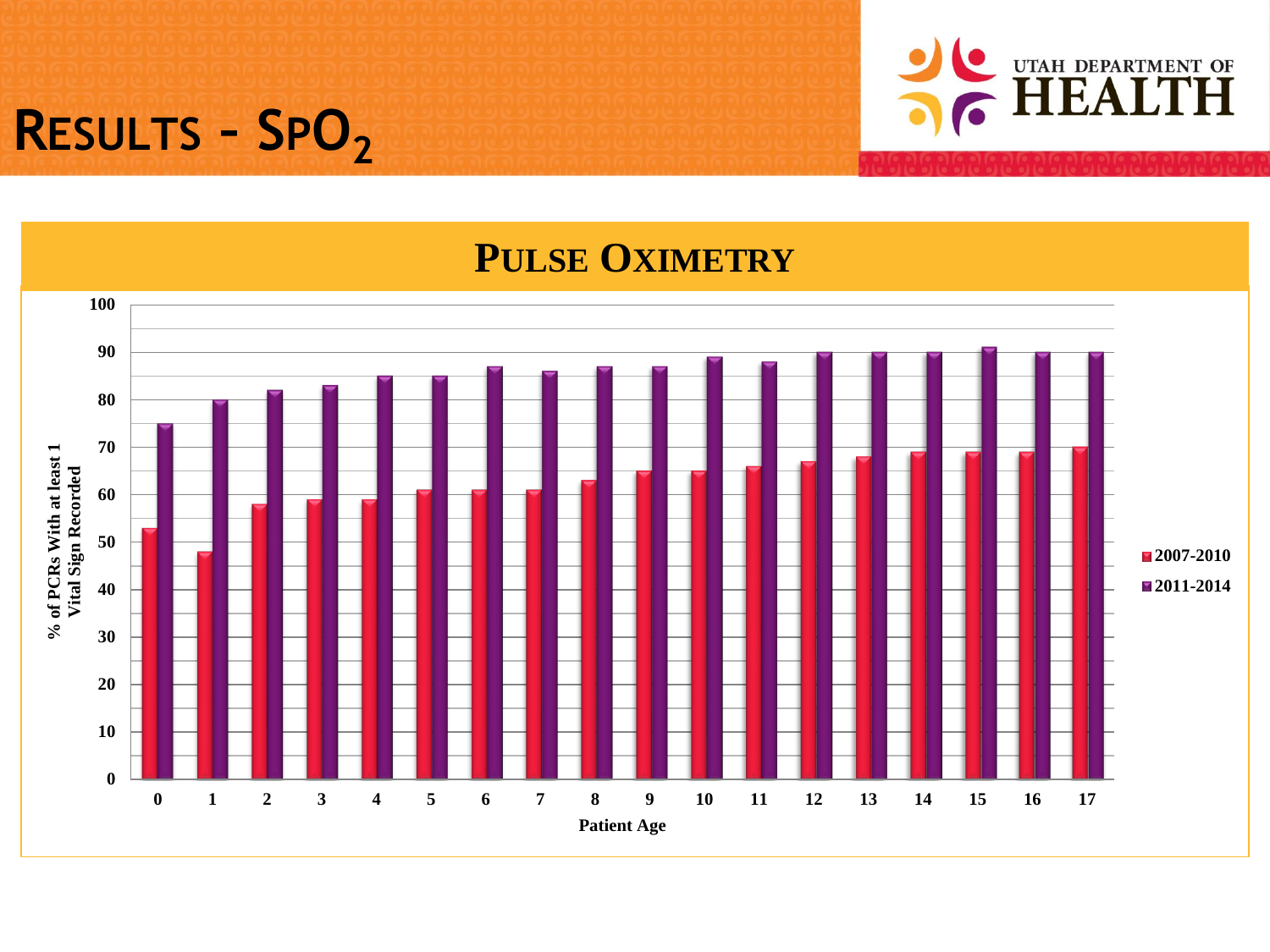### **RESULTS – RR**



#### **RESPIRATORY RATE**

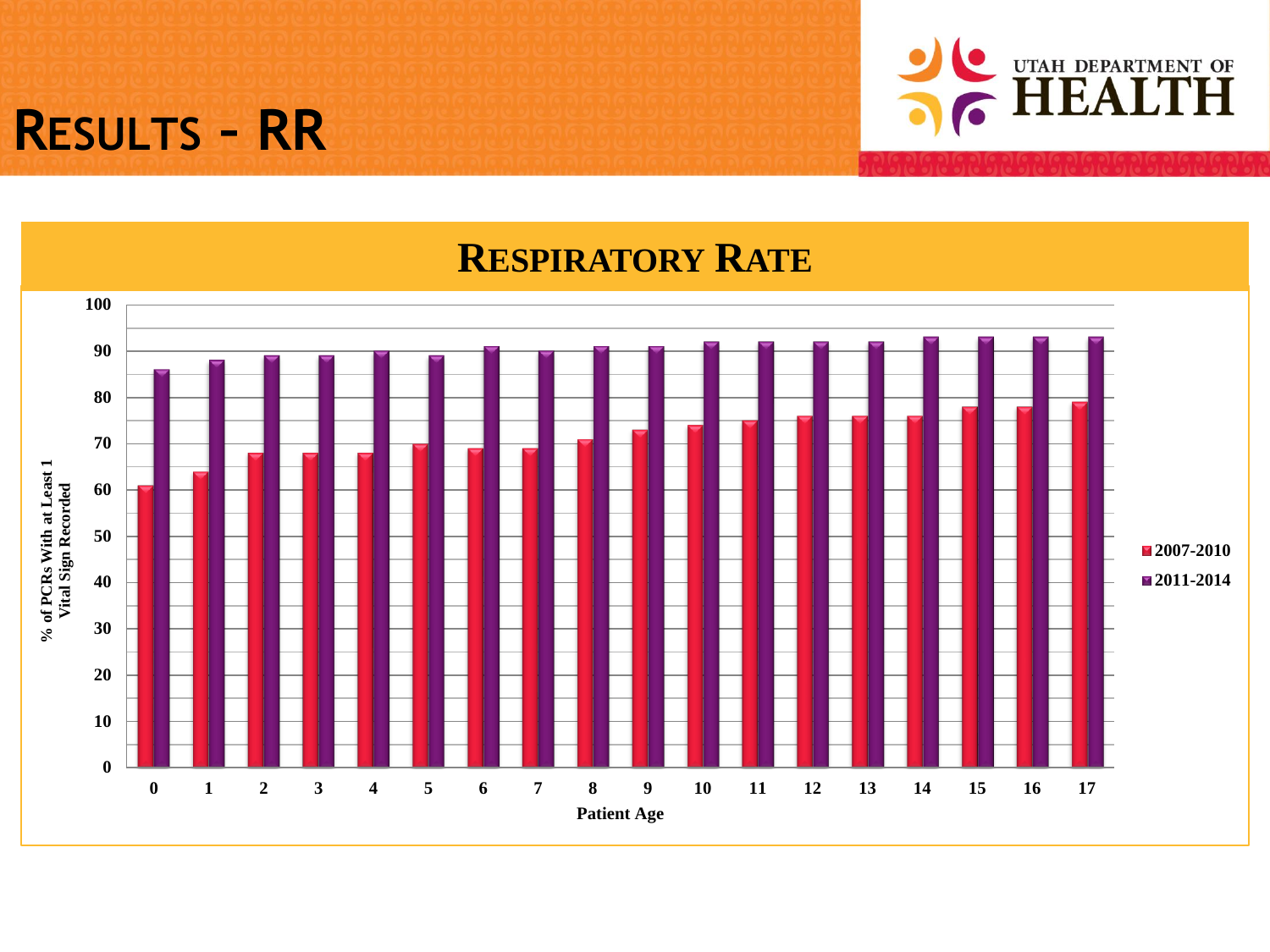## **RESULTS - SUMMARY**



 $\triangleright$  Documentation of the four critical vital signs increased by double digits in all four categories.

- $\triangleright$  Measurement of SpO<sub>2</sub> increased most consistently across all age groups over time
- $\triangleright$  Providers obtained RR and HR near 90% of the time across all age groups after the educational training
- $\triangleright$  BP remains the most inconsistently obtained vital sign, especially in younger pediatric patients, with children <3 years of age having a documented BP in <50% of transports